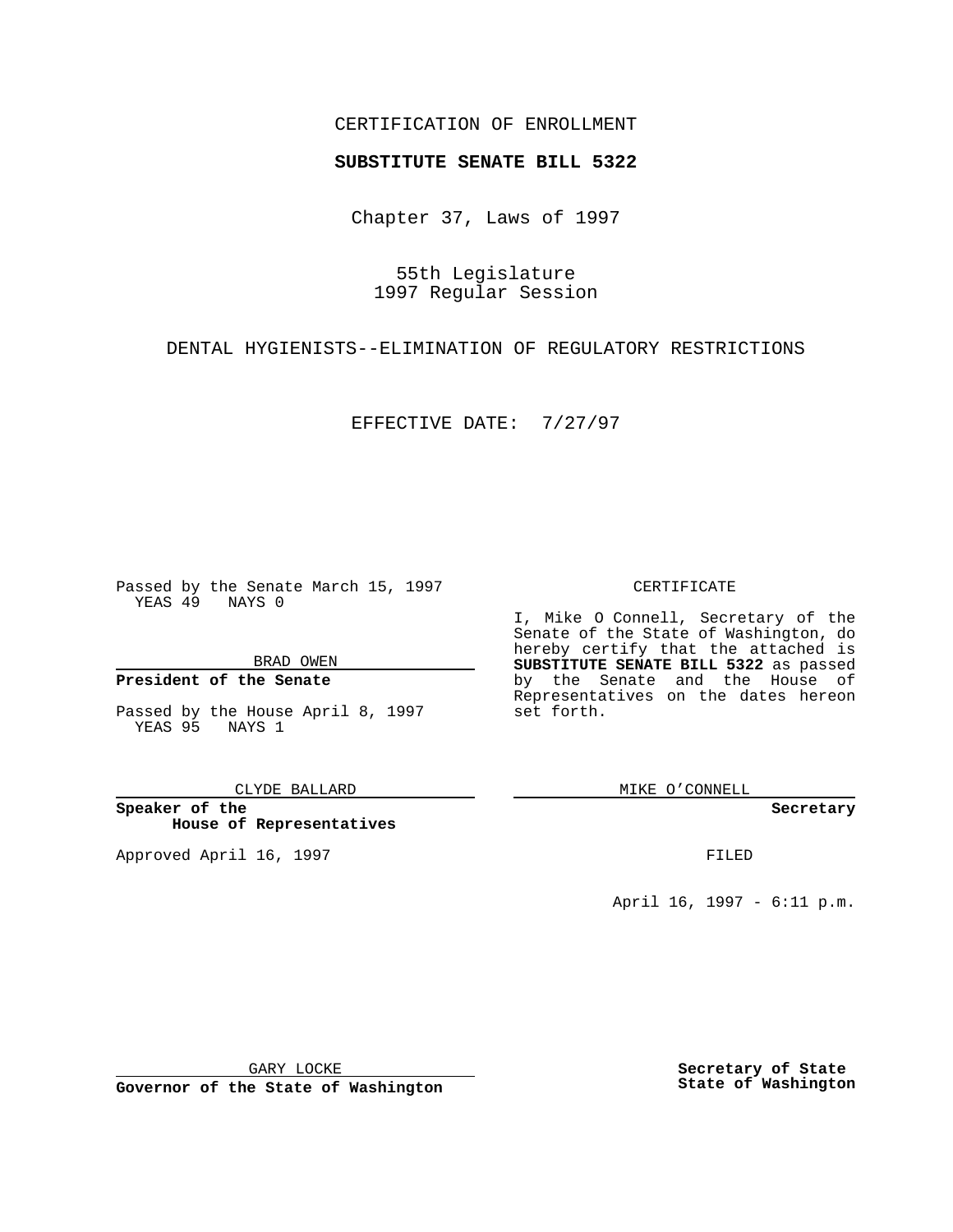## **SUBSTITUTE SENATE BILL 5322** \_\_\_\_\_\_\_\_\_\_\_\_\_\_\_\_\_\_\_\_\_\_\_\_\_\_\_\_\_\_\_\_\_\_\_\_\_\_\_\_\_\_\_\_\_\_\_

\_\_\_\_\_\_\_\_\_\_\_\_\_\_\_\_\_\_\_\_\_\_\_\_\_\_\_\_\_\_\_\_\_\_\_\_\_\_\_\_\_\_\_\_\_\_\_

Passed Legislature - 1997 Regular Session

#### **State of Washington 55th Legislature 1997 Regular Session**

**By** Senate Committee on Health & Long-Term Care (originally sponsored by Senators Deccio, Thibaudeau and Kohl)

Read first time 03/05/97.

 AN ACT Relating to removing regulatory barriers to the provision of oral health care services to rural, remote, and underserved populations; amending RCW 18.29.050 and 18.29.056; and repealing 1993 c 323 s 6 (uncodified).

BE IT ENACTED BY THE LEGISLATURE OF THE STATE OF WASHINGTON:

 **Sec. 1.** RCW 18.29.050 and 1971 ex.s. c 235 s 1 are each amended to read as follows:

 Any person licensed as a dental hygienist in this state may remove deposits and stains from the surfaces of the teeth, may apply topical preventive or prophylactic agents, may polish and smooth restorations, may perform root planing and soft-tissue curettage, and may perform other dental operations and services delegated to them by a licensed dentist: PROVIDED HOWEVER, That licensed dental hygienists shall in no event perform the following dental operations or services:

(1) Any surgical removal of tissue of the oral cavity;

 (2) Any prescription of drugs or medications requiring the written 17 order or prescription of a licensed dentist or physician;

(3) Any diagnosis for treatment or treatment planning; or